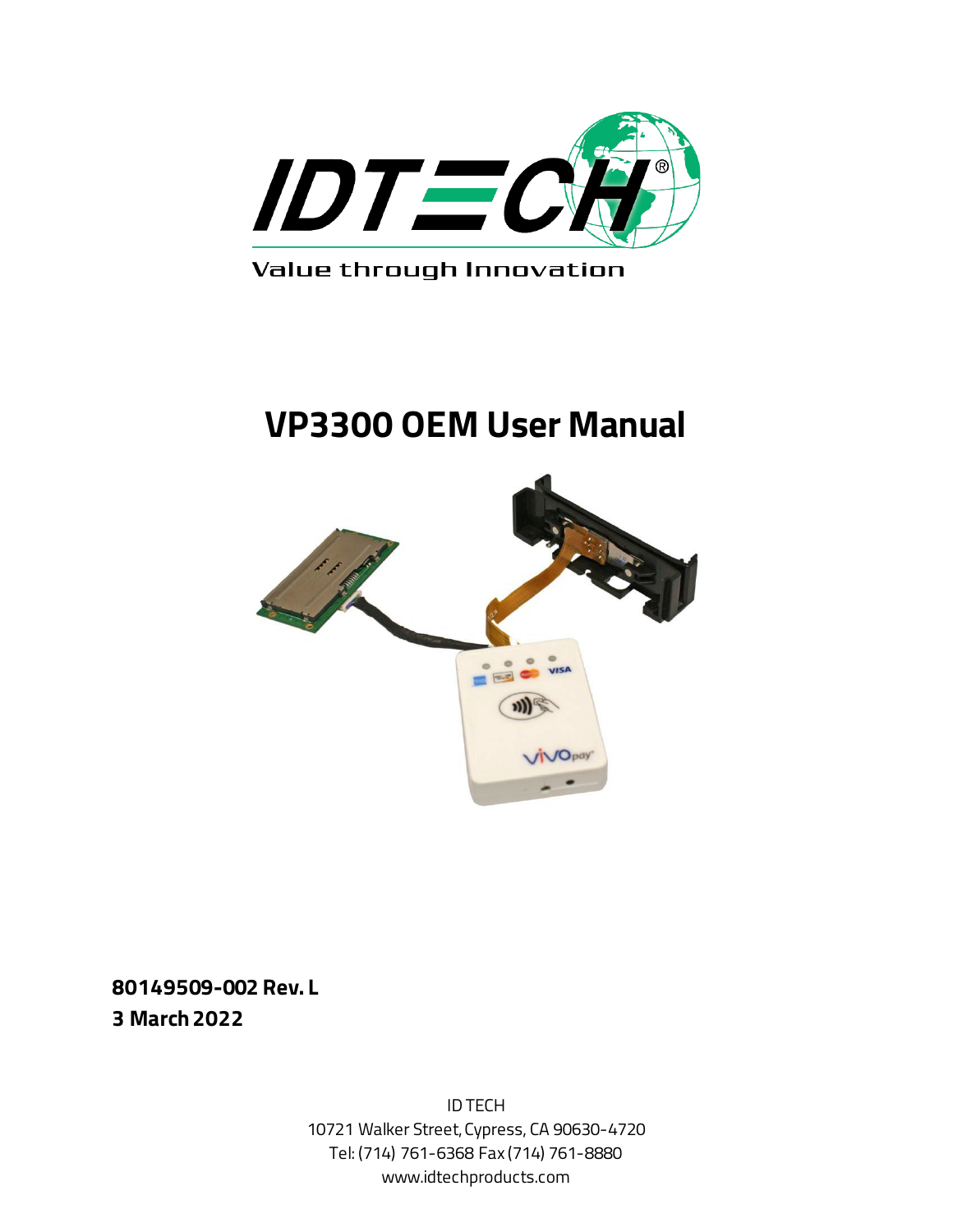Copyright© 2022 ID TECH. All rights reserved.

ID TECH 10721 Walker Street Cypress, CA 90630 USA

This document, as well as the software and hardware described in it, is furnished under license and may be used or copied online in accordance with the terms of such license. The content of this document is furnished for information use only, is subject to change without notice, and should not be construed as a commitment by ID TECH. While every effort has been made to ensure the accuracy of the information provided, ID TECH assumes no responsibility or liability for any unintentional errors or inaccuracies that may appear in this document. Except as permitted by such license, no part of this publication may be reproduced or transmitted by electronic, mechanical, recording, or otherwise, or translated into any language form without the express written consent of ID TECH.

ID TECH and ViVOpay are trademarks orregistered trademarks of ID TECH.

#### **Warranty Disclaimer**

The services and hardware are provided "as is" and "as-available" and the use of the services and hardware are at its own risk. ID TECH does not make, and hereby disclaims, any and all other express or implied warranties, including, but not limited to, warranties of merchantability, fitness for a particular purpose, title, and any warranties arising from a course of dealing, usage, or trade practice. ID TECH does not warrant that the services or hardware will be uninterrupted, error-free, or completely secure.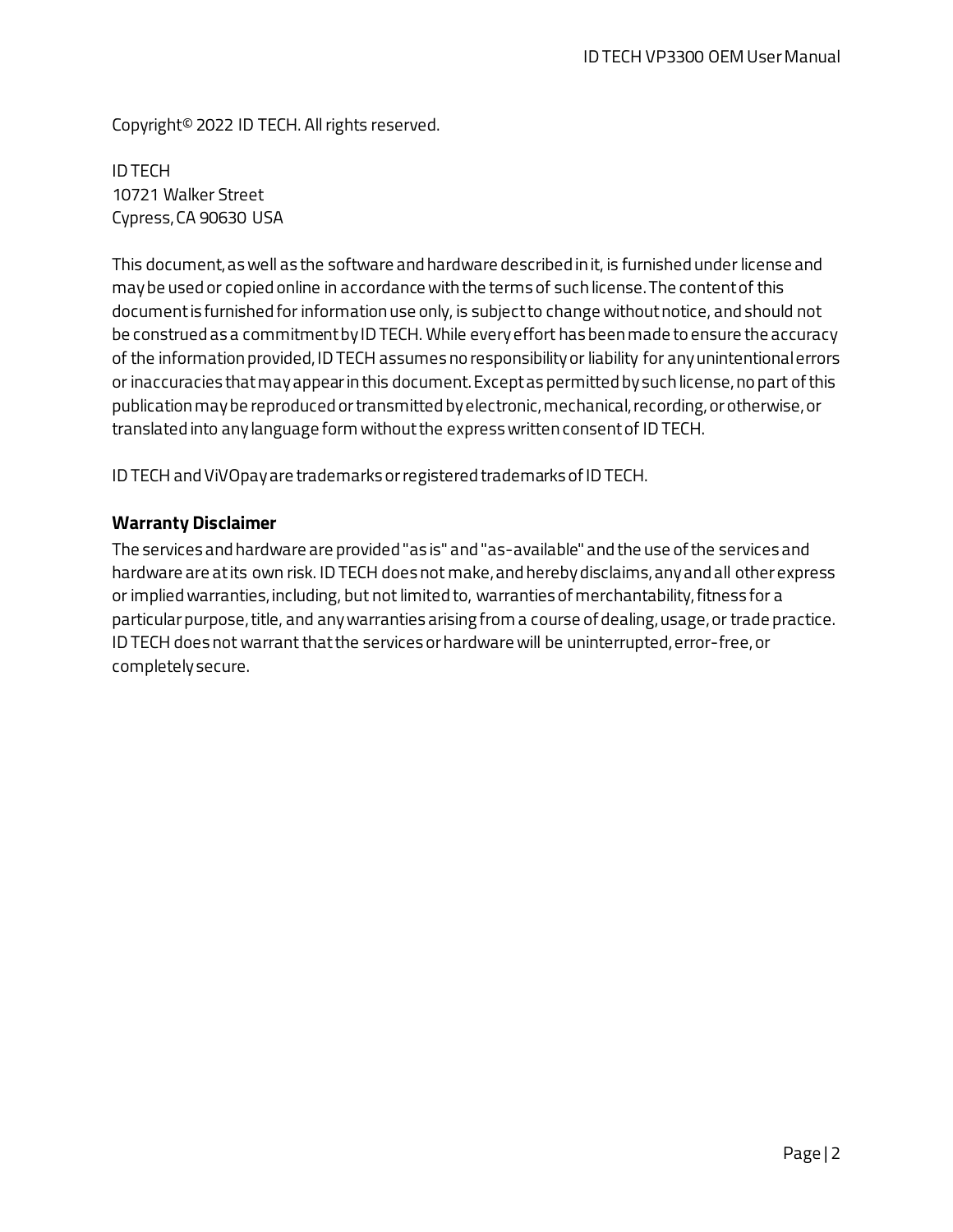#### **FCC Regulatory Compliance**

This device complies with Part 15 of the FCC Rules:

- This device may not cause harmful interference, and
- This device must accept any interference received, including interference that may cause undesired operation of the device.

#### **Notices: Class B Equipment**

This equipment has been tested and found to comply with the limits for a Class B digital device pursuant to Part 15 of the FCC Rules. These limits are designed to provide reasonable protection against harmful interference in a residential installation. This equipment generates, uses, and can radiate radio frequency energy and, if not installed and used in accordance with the instructions, may cause harmful interference to radio communications. However, there is no guarantee that interference will not occur in a particular installation.

This device complies with part 15 of the FCC rules. Operation is subject to two conditions: This device may not cause harmful interference, and (2) this device must accept any interference received, including interference that may cause undesired operation.

If this equipment does cause harmful interference to radio or television reception, which can be determined by turning the equipment off and on, the user is encouraged to try to correct the interference by one or more of the following measures:

- Reorient or relocate the receiving antenna.
- Increase the separation between the equipment and the receiver.
- Connect the equipment into an outlet on a circuit different from that to which the receiver is connected.
- Consult the dealer or an experienced radio/TV technician for help.

Changes or modifications to the VP3300 OEM not expressly approved by ID TECH could void the user's authority to operate the device.

#### **Cautions and Warnings**



Warning: Avoid close proximity to radio transmitters, which may reduce the capabilities of the reader.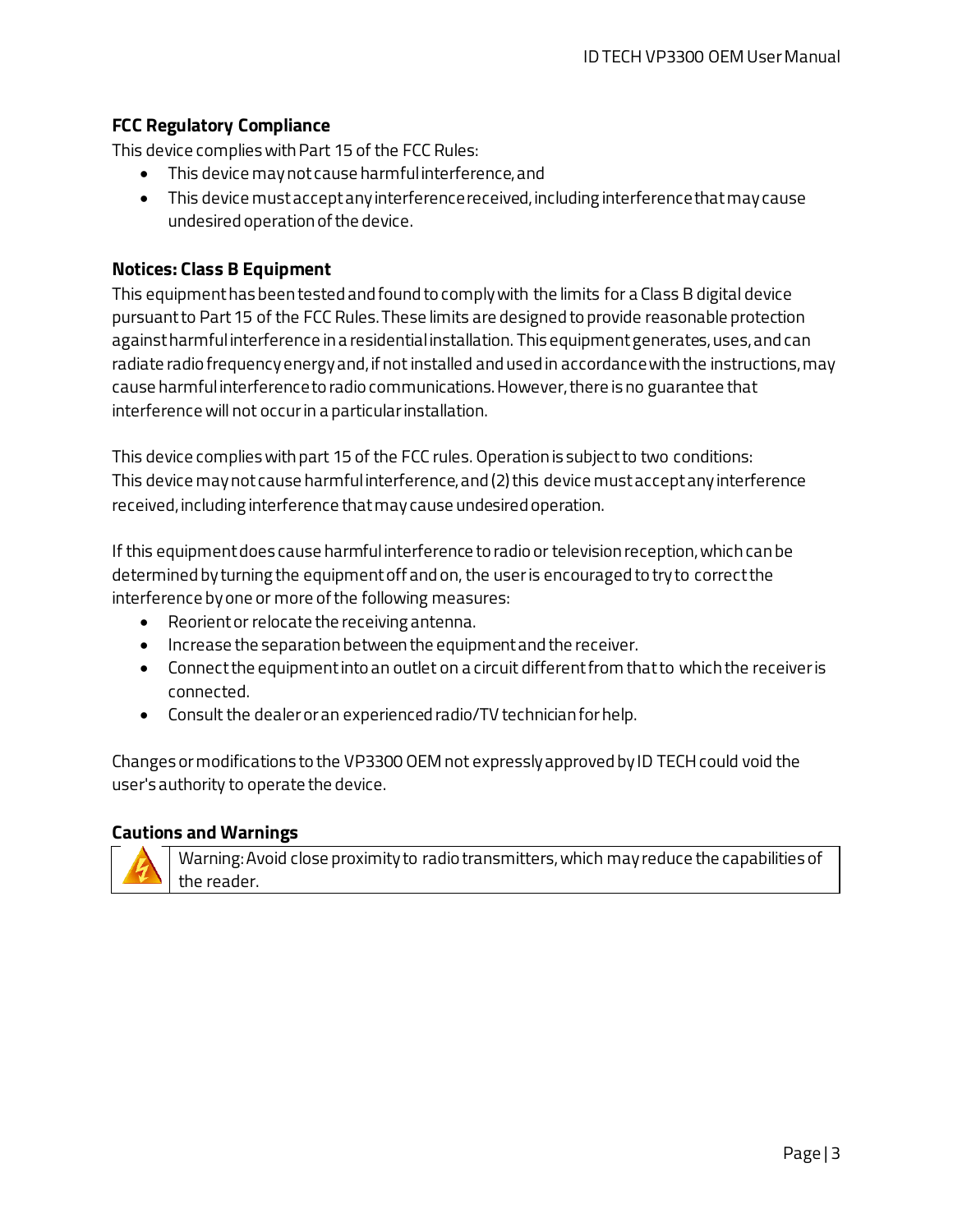| Date       | <b>Rev</b> | Changes                                                                | Author |
|------------|------------|------------------------------------------------------------------------|--------|
| 04/08/2021 |            | Implemented Revision History                                           | СB     |
|            |            | Added VP3300BT Mounting and EMV Contactless Logo Requirements          |        |
| 05/04/2021 | К          | Added note about ECP 2.0 support in Major Features and Contactless NFC | CB.    |
|            |            | <b>Features sections</b>                                               |        |
| 03/03/2022 |            | Added "keep out zone" mounting diagram to Design Guidelines            |        |

### **Revision History**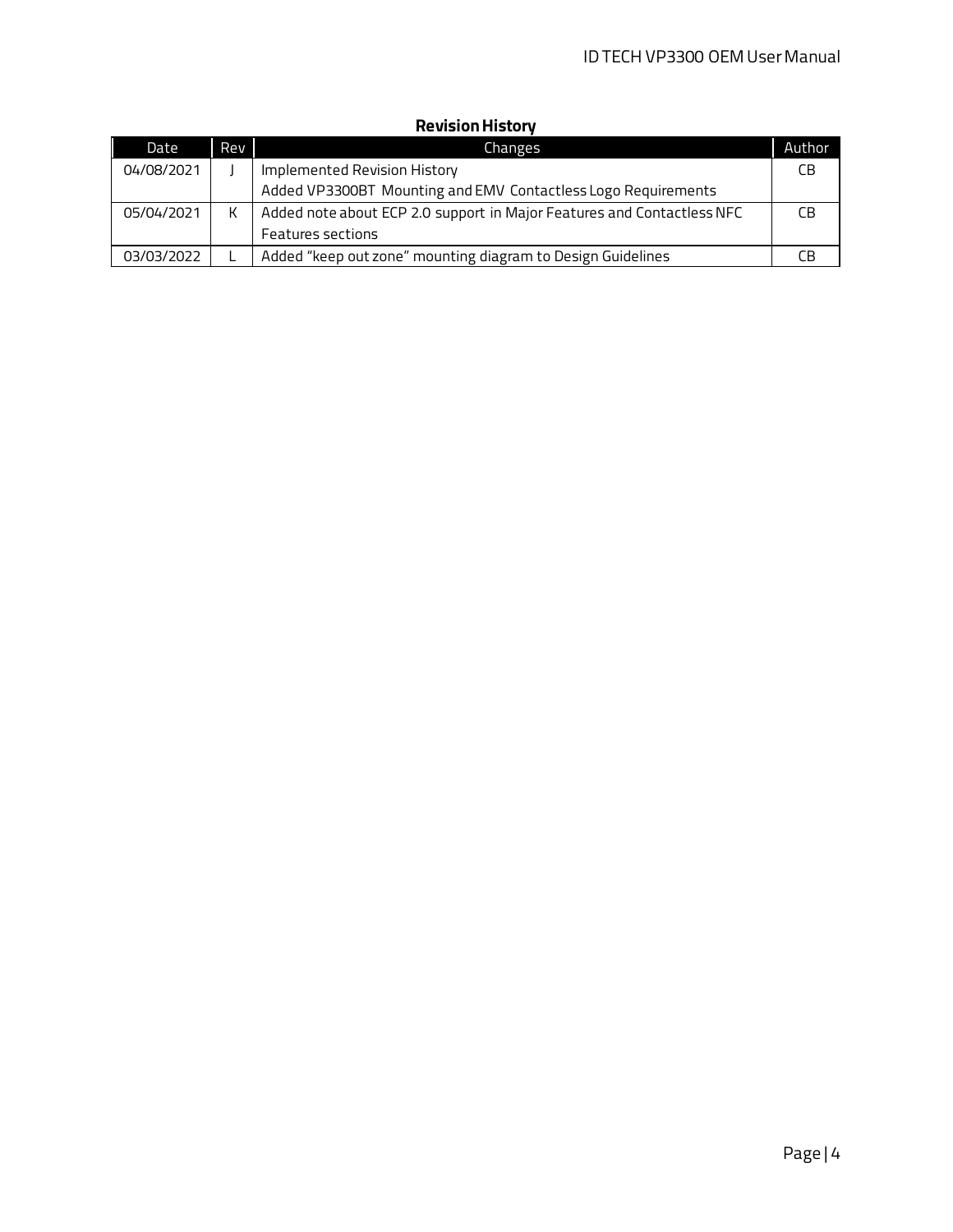#### **Table of Contents**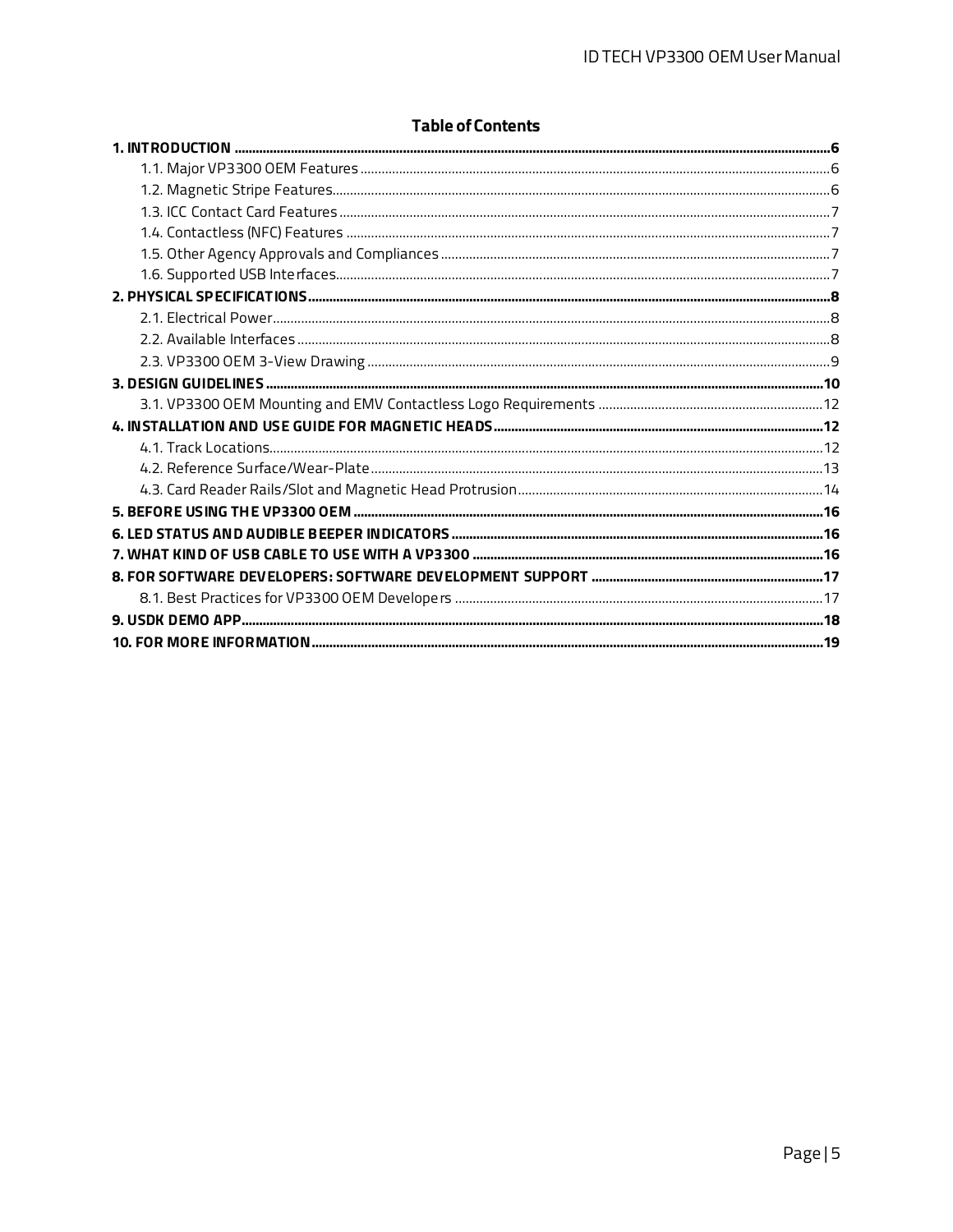# <span id="page-5-0"></span>**1. Introduction**

VP3300 OEM is ID TECH's ultra-compact, EMV L1/L2-certified 3-way (MSR, contact EMV, and contactless) card reader, based on the VP3300-series design, but with card-reader componentry externalized to allow custom placement of the chip card slot and the magnetic stripe read head within a customer-designed chassis.

The VP3300 OEM is built to optimize cost, high reliability, and maximum compatibility with existing contactless payment technologies (including Apple Pay, Android Pay, and Samsung Pay).

The VP3300 OEM incorporates the proven ID TECH Common Contact EMV L2 kernel that is also found in ID TECH's popular UniPay III card reader. Developers can integrate VP3300 OEM into terminal systems with minimal effort using ID TECH's Universal SDK, available for Windows, Android, or iOS.

## <span id="page-5-1"></span>**1.1. Major VP3300 OEMFeatures**

- Micro-USB port for communications and power
- Magnetic stripe support: ISO 7810/ISO 7811, Hi-Co+Lo-Co Magnetic, JIS1/JIS2
- MSR is bidirectional, reading up to 3 tracks of data at once
- ICC support: EMV Level 1 and EMV L2 approvals. All L1 & L2 on the device
- Contactless transaction support via Near Field Communication (NFC)
- LED status indicator
- Audio feedback
- Field upgradable firmware
- Standby mode for low power consumption
- Compact and ergonomic design to integrate with a variety of devices
- Available with a sturdy stand, for tabletop use
- TDES and AES 128 encryption support
- DUKPT key management
- Software Development Kits for Windows, Android, and iOS
- One-year manufacturer's warranty
- Supports 16 contact and 16 contactless AIDs, for a total of 32 AIDs
- ECP 2.0 Support<sup>[1](#page-5-3)</sup>

## <span id="page-5-2"></span>**1.2. Magnetic Stripe Features**

- ISO 7810 / ISO 7811
- AAMVA format
- $\bullet$  IIS I / II
- Single / Dual / Triple Track Support
- Bi-directional reading
- Samsung Pay MST

<span id="page-5-3"></span><sup>&</sup>lt;sup>1</sup> Supported in NEO 1.10.035 and above. Not supported in NEO 1.01 firmware.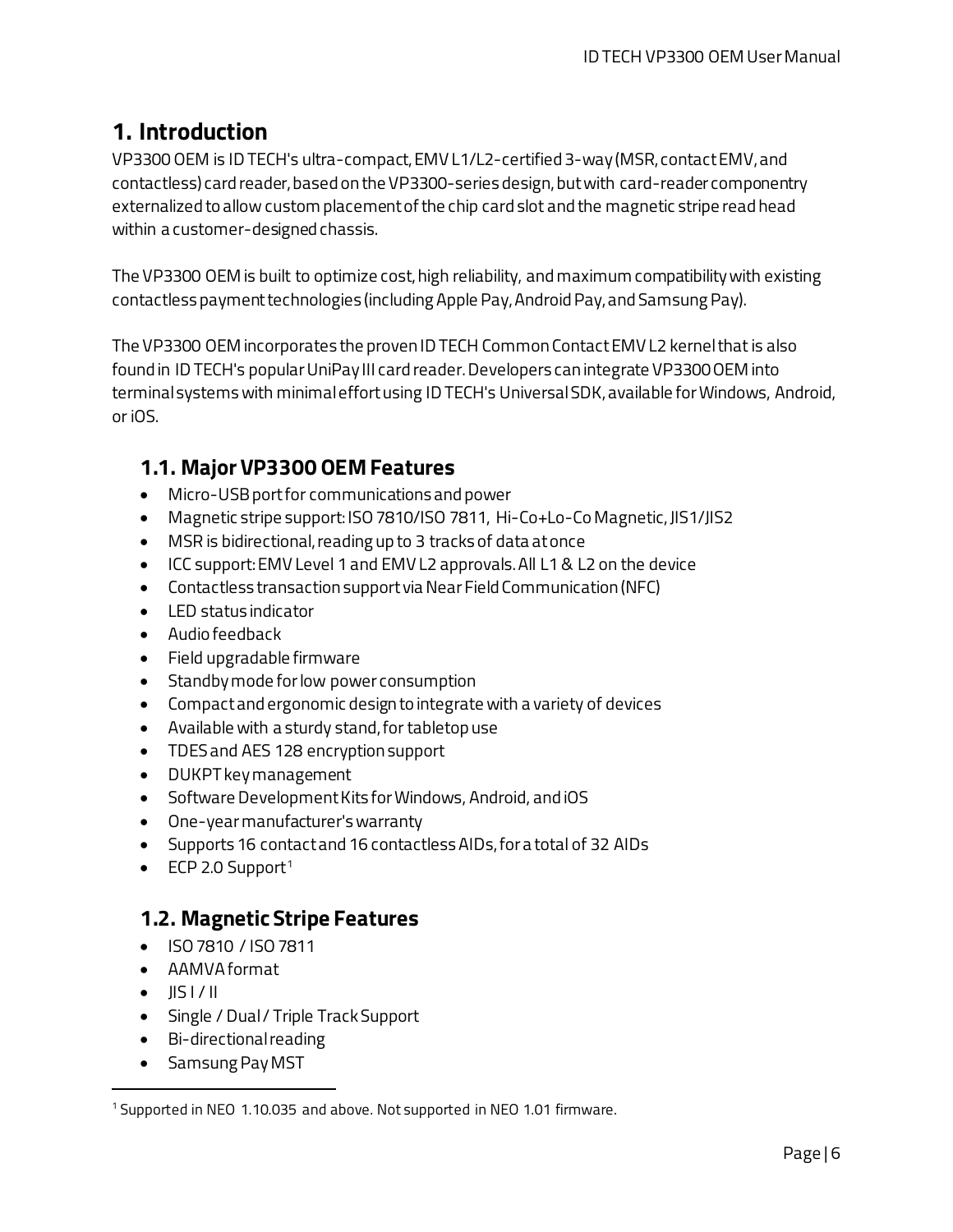# <span id="page-6-0"></span>**1.3. ICC Contact Card Features**

• EMVCo Contact Level 1 & 2 compliant

### <span id="page-6-1"></span>**1.4. Contactless (NFC) Features**

- ISO 14443 Type A&B
- ISO 18092 (P2P)
- MasterCard® MCL (Formerly PayPass)
- Visa payWave/VCPS
- Visa IRWIN
- Discover® DPAS
- American Express® ExpressPay
- MIFARE
- Apple Pay
- Apple VAS Loyalty
- Samsung Pay NFC and MST
- Android Pay
- Google Pay SmartTap Loyalty
- $\bullet$  ECP [2](#page-6-4).0 Support<sup>2</sup>

### <span id="page-6-2"></span>**1.5. Other Agency Approvals and Compliances**

- CE (EN55022/EN55024, Class- B)
- FCC (Part 15, Class-B)
- RoHS (DIRECTIVE 2011/65/EU)
- REACH
- **EMV Contact L1&L2**
- EMV Contactless L1
- TQM

### <span id="page-6-3"></span>**1.6. Supported USB Interfaces**

• USB-HID or USB-KB

<span id="page-6-4"></span><sup>&</sup>lt;sup>2</sup> Supported in NEO 1.10.035 and above. Not supported in NEO 1.01 firmware.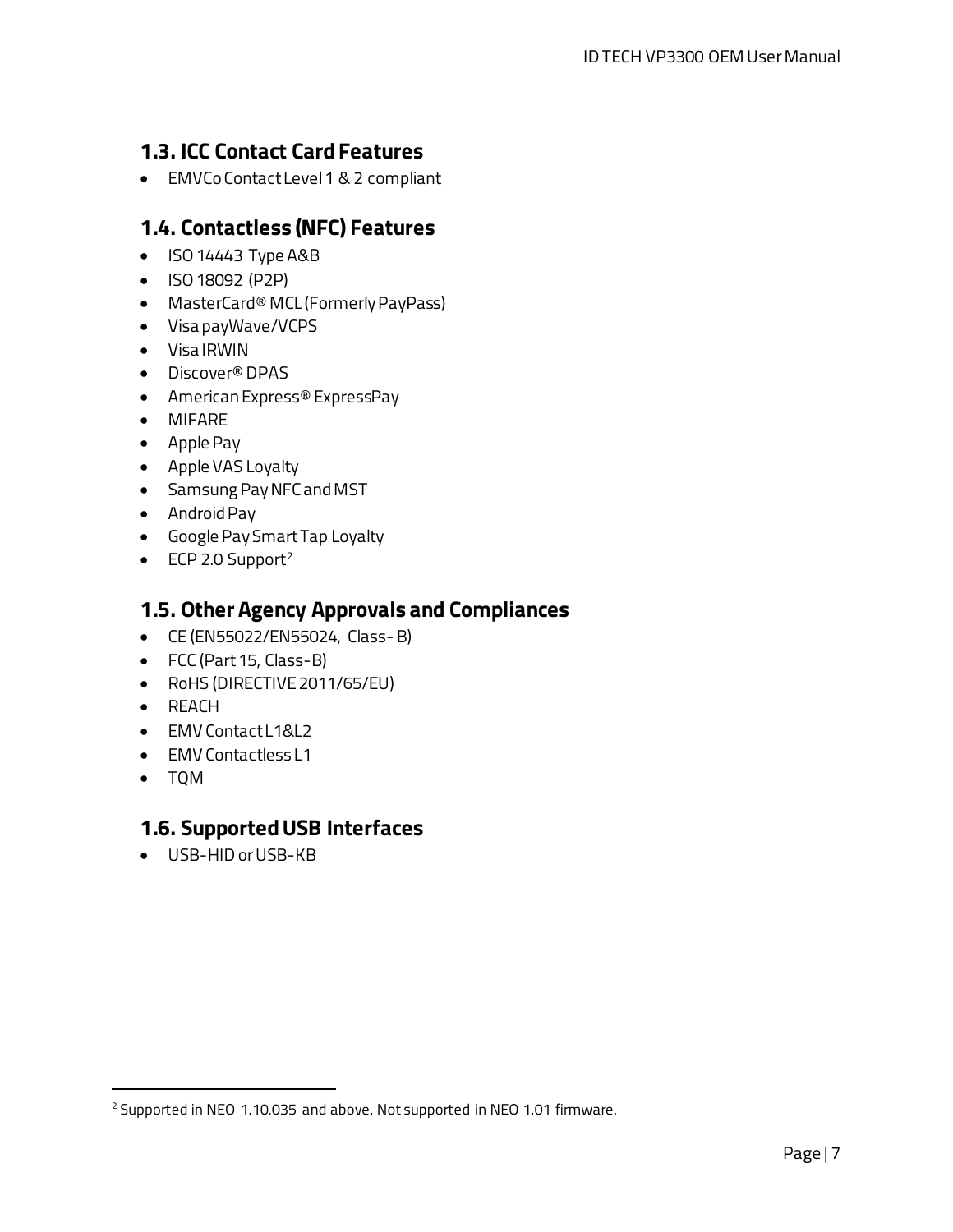| <b>Item</b>                       | Specification                  |  |  |
|-----------------------------------|--------------------------------|--|--|
| <b>Physical Dimensions</b>        | 64mm x 49mm x 15mm (LxWxH)     |  |  |
| <b>Structure Material</b>         | Plastic, PC UL 94V-0           |  |  |
| Texture                           | MT11010                        |  |  |
| Weight                            | 50 <sub>g</sub>                |  |  |
| Operation and Storage Environment |                                |  |  |
| <b>Operating Temperature</b>      | 0° C to 55° C Non-condensing   |  |  |
| Storage Temperature               | -20° C to 60° C Non-condensing |  |  |
| <b>Operating Humidity</b>         | 5% to 95% Non-condensing       |  |  |
| <b>Storage Humidity</b>           | 5% to 95% Non-condensing       |  |  |

# <span id="page-7-0"></span>**2. Physical Specifications**

# <span id="page-7-1"></span>**2.1. Electrical Power**

|                                        | <b>State</b> Typical Current Draw | <b>Current Draw with Buzzer On</b> |
|----------------------------------------|-----------------------------------|------------------------------------|
| Idle (Poll on Demand, Contactless OFF) | 80 mA                             | Maximum 230 mA                     |
| Idle (Poll on Demand, Contactless ON)  | 400 mA                            | Maximum 530 mA                     |
| Autopoll Mode                          | 400 mA                            | Maximum 530 mA                     |

#### **Transactions per battery charge:**

250 MSR + 125 EMV + 125 EMV CTLS transactions (Total 500 transactions) per charge.[3](#page-7-3)

# <span id="page-7-2"></span>**2.2. Available Interfaces**

Although ID TECH recommends using a USB connectionto communicate with the VP3300 OEM, a VP3300 OEM Bluetooth version is also available.

<span id="page-7-3"></span><sup>&</sup>lt;sup>3</sup> Transactions per battery charge only applicable to OEM Bluetooth.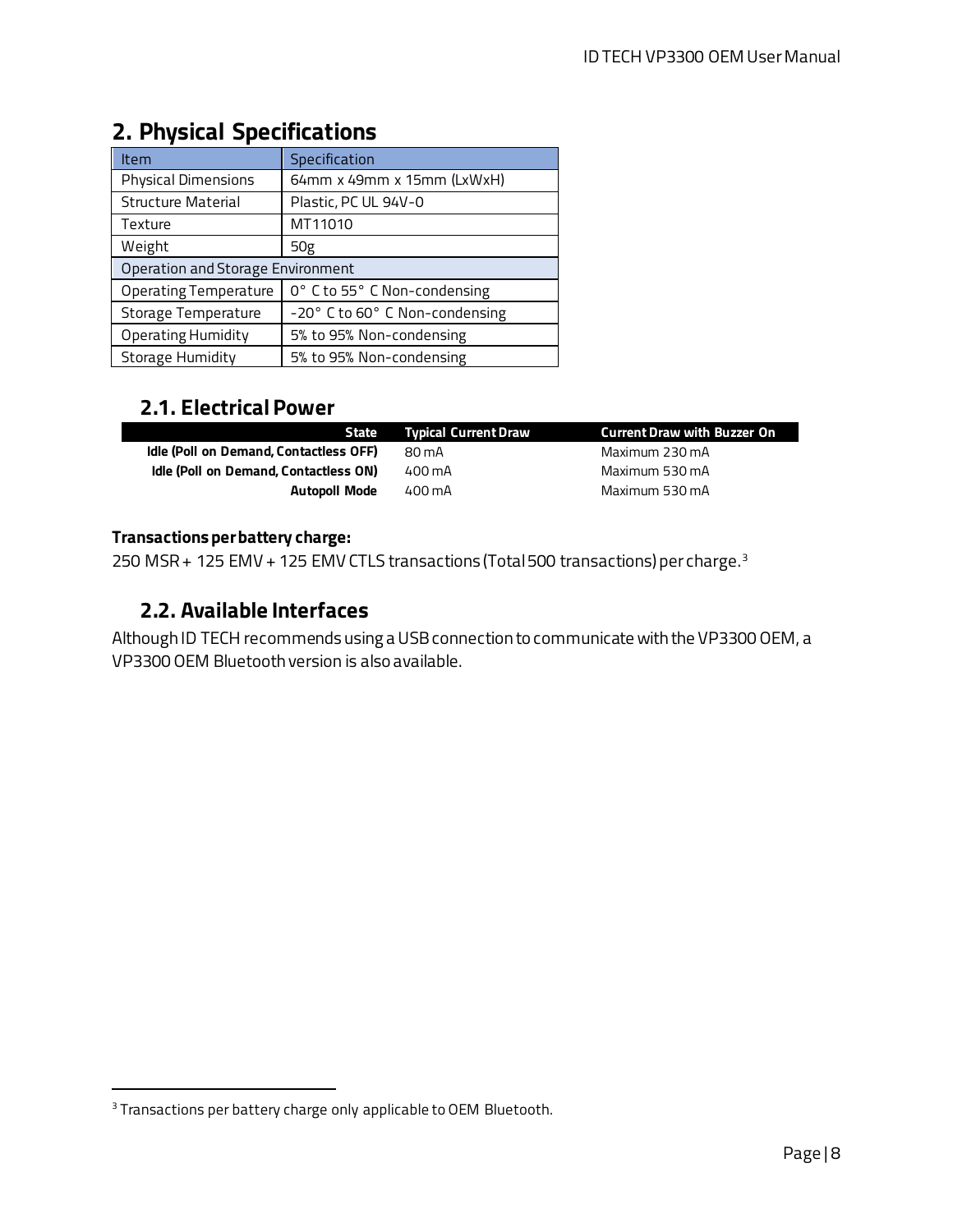# <span id="page-8-0"></span>**2.3. VP3300 OEM 3-View Drawing**

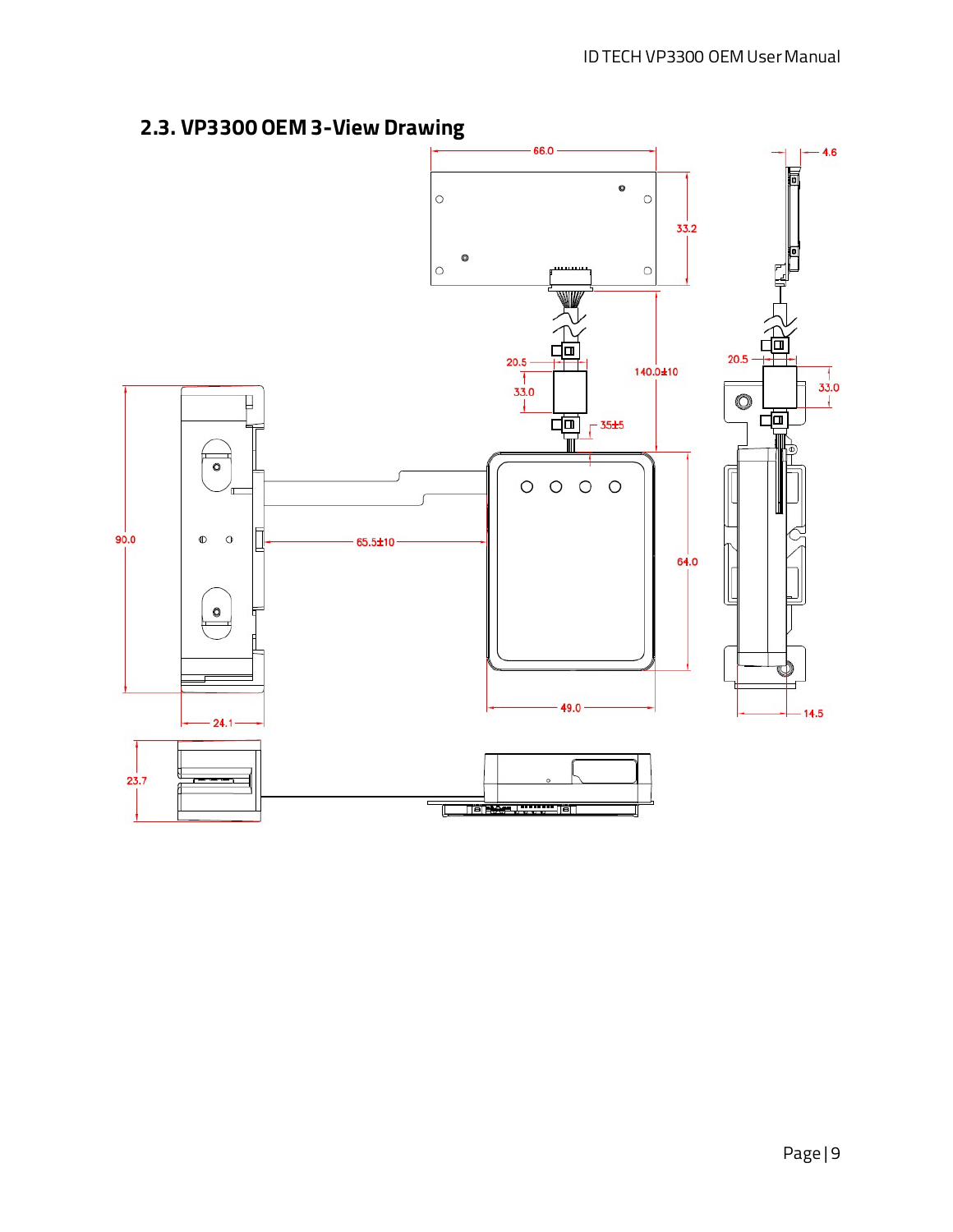# <span id="page-9-0"></span>**3. Design Guidelines**

When integrating the VP3300 OEM into a project, make sure to follow the guidelines below.

• MSR Head: VP3300 OEM device supports multiple MSR head types including:



o Cantilever



- **MSR Connection:** The MSR connection must be flexible printed circuit.
- **MSR Connector Length:** The recommended FPC maximum length is 30cm.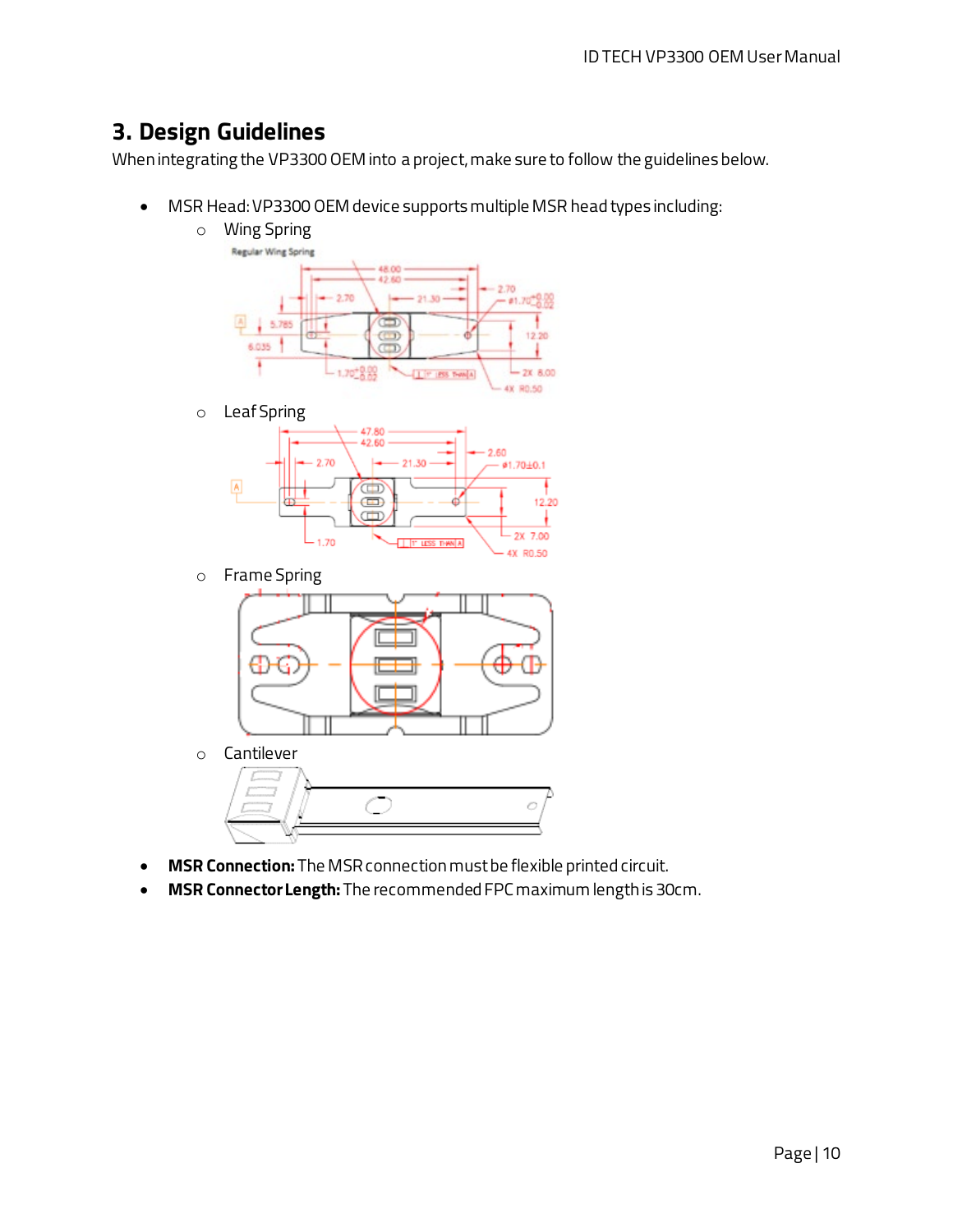- **Contactless Mounting:** Note that the antenna's RF field antenna is sensitive to the proximity of metal. There are three options for mounting the VP3300 OEM components in a metal surface:
	- o Mount with the RF emitting surface of the antenna at least 1cm *forward* of any metal.
	- o Mount with the RF emitting surface of the antenna at least 1cm *behind* any metal. This will reduce the effective range of the antenna.
	- o Mount flush with the metal but allow a minimum of 1cm distance from the metal, as shown below:



• EMV Mounting: The EMV cable comes with a ferrite shield<sup>[4](#page-10-0)</sup>



<span id="page-10-0"></span><sup>4</sup> Contact your ID TECH representative for a CAD model for design purposes.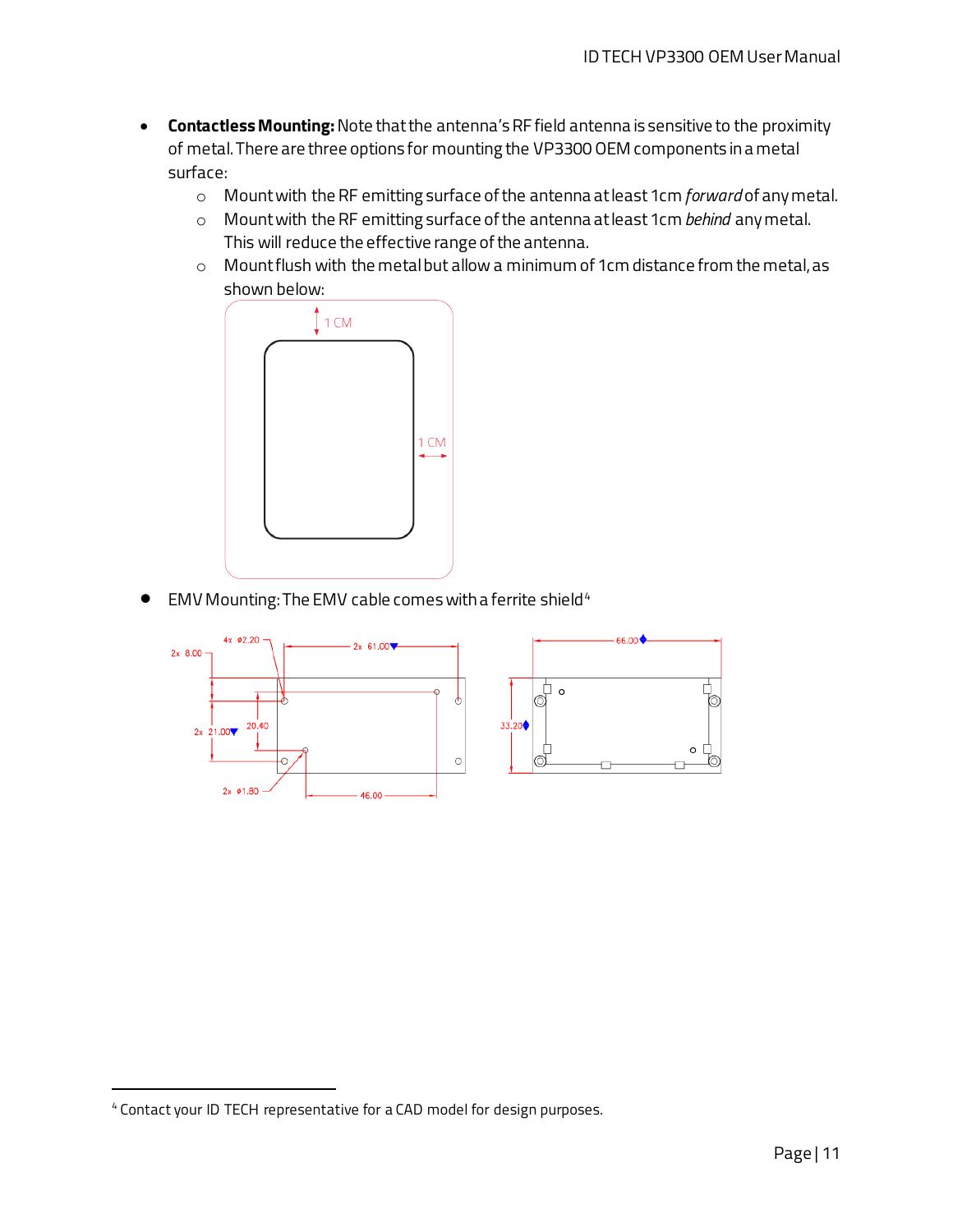# <span id="page-11-0"></span>**3.1. VP3300 OEMMounting and EMV Contactless Logo Requirements**

Note that if the VP3300 OEM is mounted behind any kind of casing or cover, that assembly MUST follow EMV requirements regarding contactless logo size and position. See **EMVco Contactless** [Symbol Reproduction Requirements](https://www.emvco.com/wp-content/uploads/2017/03/8.4.4-EMVCo-Contactless-SYMBOL-Reproduction-Requirements.pdf) for details.

# <span id="page-11-1"></span>**4. Installation and Use Guide for Magnetic Heads**

This sectiondefines the design specifications ID TECH customers require to install magnetic readers and heads to the correct dimensions and other specific requirements that ensure maximum life and reading reliability. ID TECH has spent years testing magnetic heads with our electronics to determine the best dimensions and characteristics. These factors, combined with the specified reference surface, provide for ID TECH's industry-leading reading reliability. It is extremely important to follow these instructions to achieve the best performance for ID TECH magnetic reading components that are designed into your product(s).

### <span id="page-11-2"></span>**4.1. Track Locations**

ISO 7810 and ISO 7811 standards define the specification for all "standard" magnetic stripe cards. The location of each magnetic head's track's centerline is shown below in **Figure 1**[5.](#page-11-3) ID TECH's heads are installed in spring mounts that have mounting holes located on the centerline of Track 2; refer to **Figure 2** for the 3-track standard magnetic head and (wing) spring mount. The pivot pins must be precisely located to the dimensions shown below in **Figure 1** for the Track 2 centerline, ensuring the read head will be to the proper dimensions for all tracks.



#### *Figure 1: Location of Magnetic Track Centerlines*

<span id="page-11-3"></span> $^5$  Note: Magnetic heads can contain one, two, or three tracks, but a three-track head is the most common.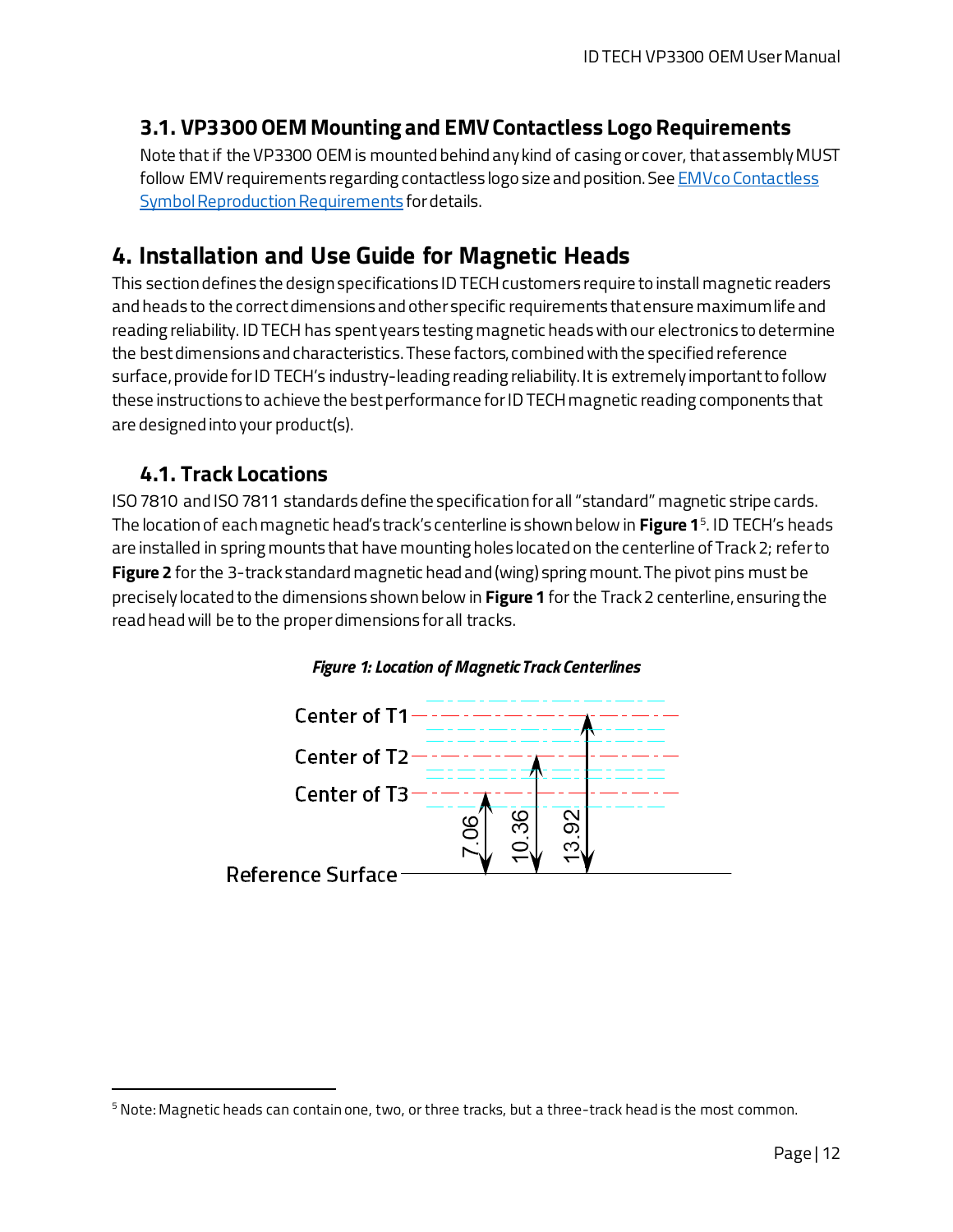

*Figure 2: Standard Magnetic head assembly showing tolerances of Azimuth*

### <span id="page-12-0"></span>**4.2. Reference Surface/Wear-Plate**

The reference surface is an important element for the proper design of all credit card readers because all dimensions for installing magnetic heads are measured from that surface. There are important considerations to understand when designing the reference surface/wear-plate:

1. ID TECH uses stainless steel for the reference surface/wear-plate in most of our credit readers to preventany measurable wear from the pressure exerted by card edges, assuring negligible wear. Integrators should remember that the magnetic head's installation dimensions are taken from the reference surface and that any variation from those dimensions could have a negative effect on reading reliability.

Note that electrostatic discharge can be an issue for MagStripe readers. When using metal for the reference surface/wear-plate, integrators should either ground the plate or use conductive plastic to help minimize ESD.

- 2. ID TECH uses wear-resistant 30% glass-filled plastics in applications where stainless steel is impractical, such as insert readers. In this type of reader, the force from the card's edges is small while inserting and withdrawing cards compared to the force exerted on the wear plate in a conventional swipe reader. ID TECH's insert readers use a 30% glass-filled polycarbonate plastic in the insert reader's rails.
- 3. It is extremely important that the reference surface not have any bumps or abrupt changes on the surface for *one card length* (3 and 3/8 inches) from the centerline of the read head's gap; any irregularities will cause reading failures. The critical design requirement is that the reference surface/wear-plate must be at minimum flush to above any surface within a card length of the read head's center line. Any surface that is in-line with the card swipe, if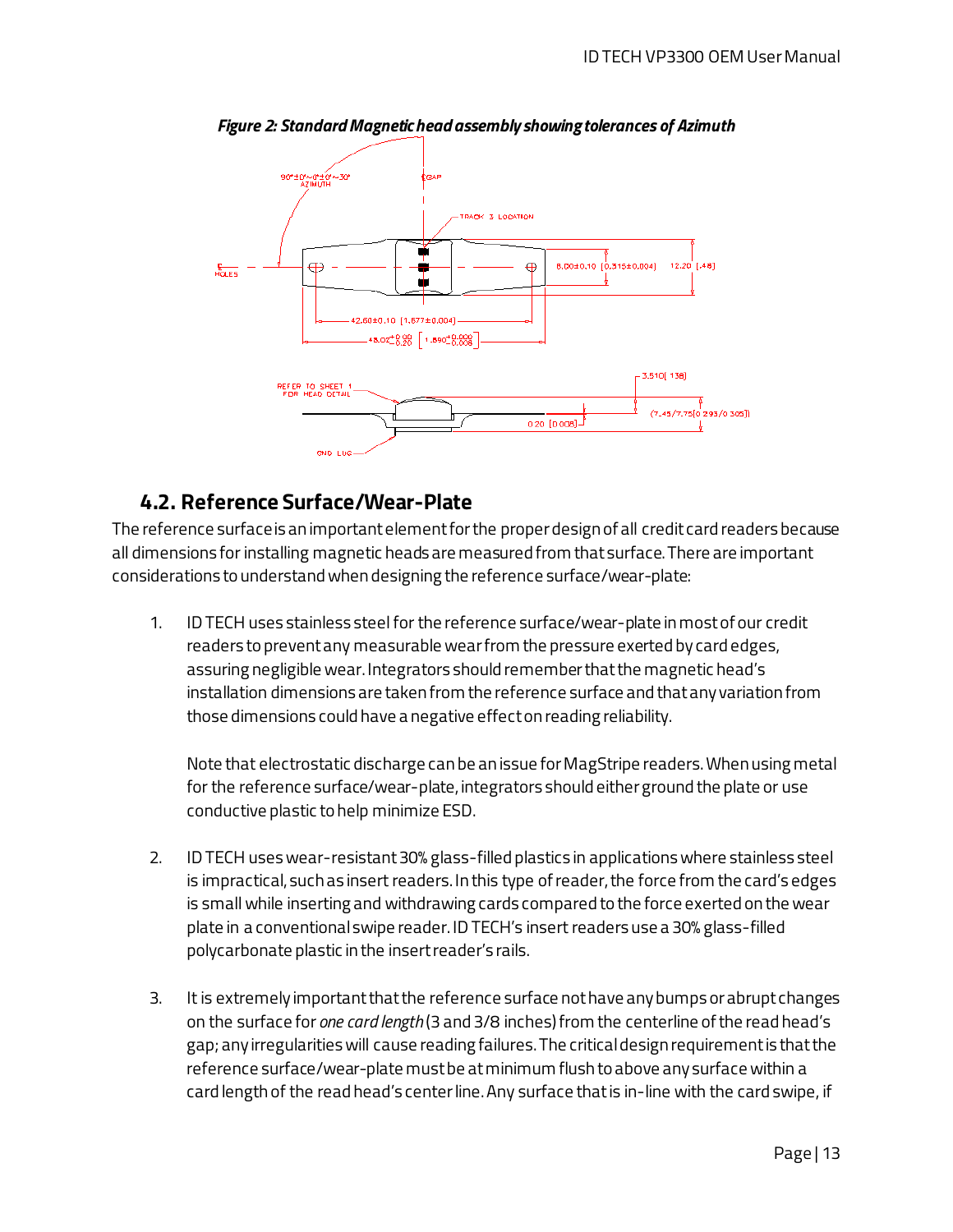plastic, should at a minimum be of 30% glass-filled plastic because the card's edge will inevitably scrape that surface upon entering and exiting the card swipe. We recommend having stainless steel surfaces on both the entrance and exit area surfaces orhave them substantially below the rail's reference surface.

### <span id="page-13-0"></span>**4.3. Card Reader Rails/Slot and Magnetic Head Protrusion**

When designing a card reader, engineers must consider the thickness of the media used. Magnetic media comes in various thicknesses, but most readers use cards that are nominally 0.030 inches thick +/- 10%<sup>6</sup>. Some applications do occur where the media is thinner, normally in specialized applications where the media can be as thin as 0.010 inches thick (such as the paper cards used for many parking lot paper tickets).

To accommodate media with minimum and maximum thicknesses,the slot needs to be a between 0.040 and 0.050 inches wide in an area a minimum of 0.5 inches on either side of the centerline of the magnetic head's gap (this gap is located at the apex of the head's radius). The remaining portion of the rails (slot width) can be wider, but never smaller; also remember that it is best to have the reference surface/wear-plate extend for a minimum of 1.5 inches from the magnetic head's gap.

1. Magnetic heads need to be able to rotate on a gimbal (refer to **Figure 3** for an example) to compensate for tilting cards,and therefore must have a minimum deflection. For credit/debit cards used in financial transactions or other applications using standard thickness cards (0.030 inches +/- 10%), the magnetic head's gap (the apex of the protruding radius) should be spaced within 0.010 +/- 0.003 inches from the opposing rail/wall.

To ensure reliable read rates on thinner cards, the head must contact the media and be deflected by a minimum of 0.007 inches (0.18mm); this is regardless of the media thickness, or head configuration. For example, if the media is 0.010 inches (0.25mm) thick, the head face must be positioned a maximum of 0.003 inches (0.08mm) from the opposite wall. To avoid damaging the gap material the head should not contact the opposing rail/surface in the card slot.

<span id="page-13-1"></span> $6$  Note: 0.030-inch thickness is the dimension for all credit and debit cards, and is common for other cards as well.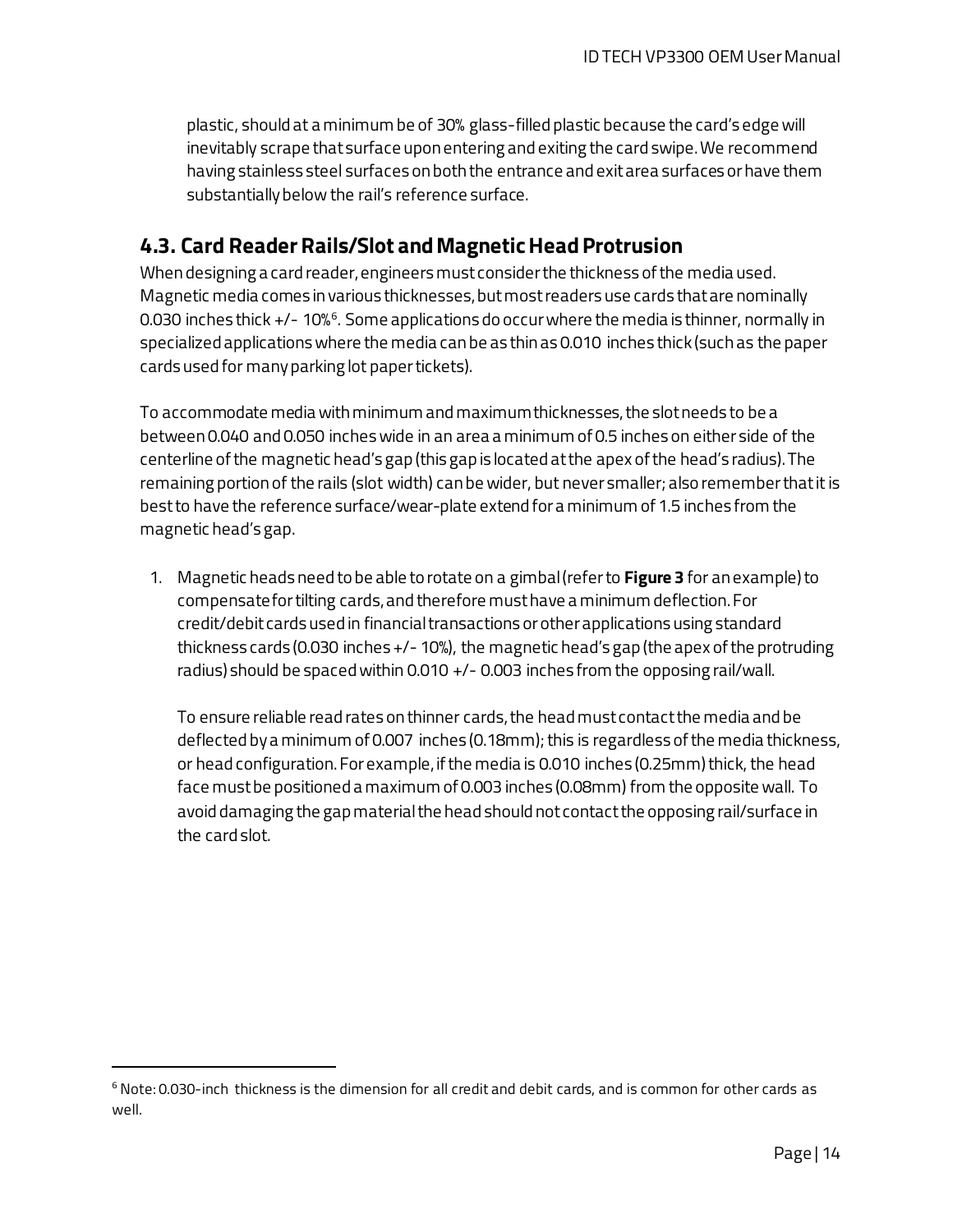2. If the rails are designed without using an ID TECH rail, the minimum slot width should be 0.040 inches wide, at a minimum of 0.5 inches on both sides of the magnetic head's gap. There must also be a smooth transition leading up to the 0.040-inch-wide area of the slot both entering and exiting the magnetic head.



3. When designing insert style readers, make sure the magnetic media on cards can be inserted completely, past the read head, so the reader registers the stop sentinel on the magnetic stripe.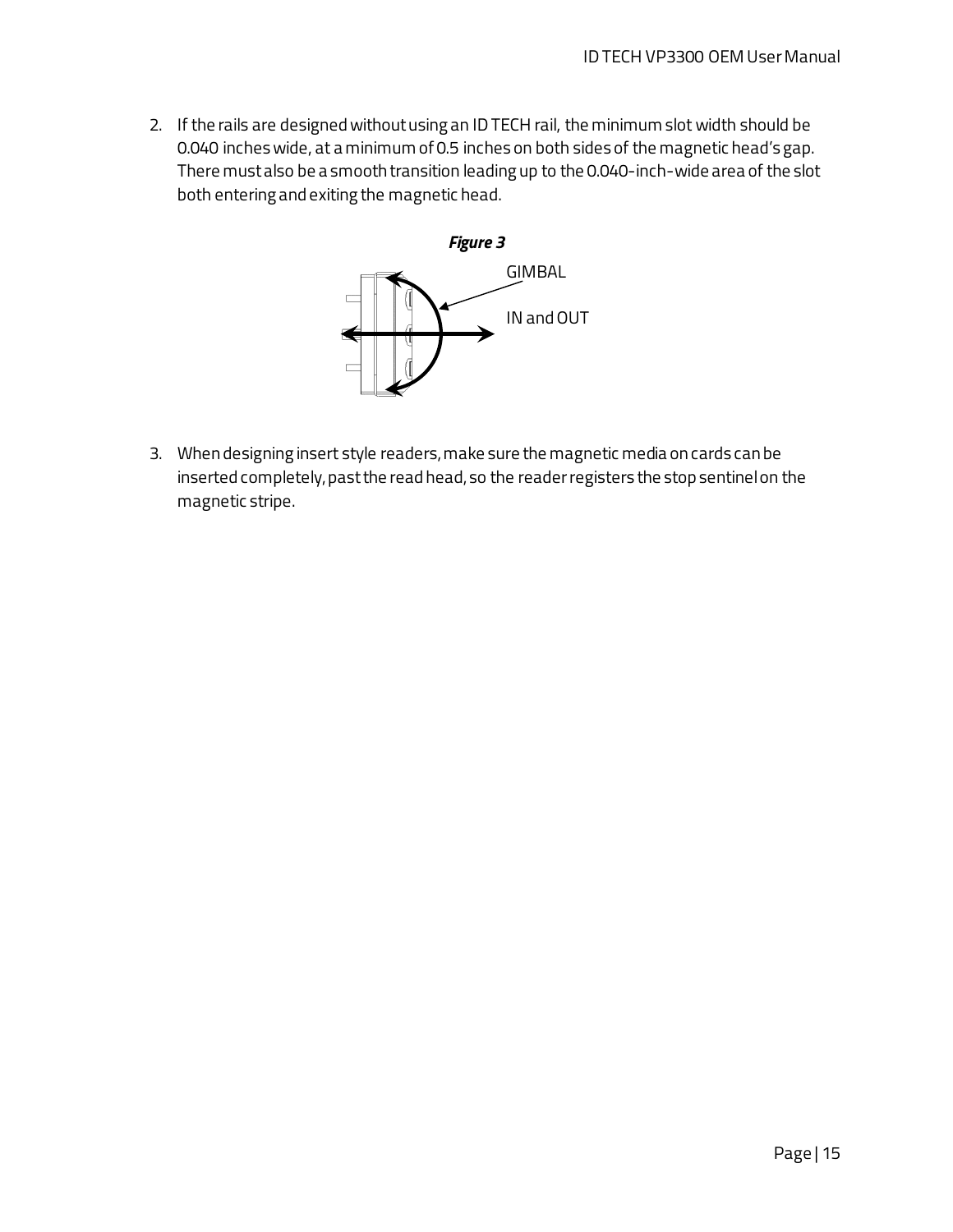# <span id="page-15-0"></span>**5. Before Using the VP3300 OEM**

The VP3300 OEM is designed to operate in conjunction with certified third-party payment software and compatible hosts, such as USB-equipped tablets, PCs, and smartphones.

Before you connect VP3300 to a host, install and activate the host software application according to the instructions provided by your payment application service or software provider, then connect the VP3300 OEM (or device containing the VP3300 OEM) to the host through a micro-USB cable (not included).

# <span id="page-15-1"></span>**6. LED Status and Audible Beeper Indicators**

| Device Status                      | 4 LEDs                                             | <b>Audible Beeper</b> |
|------------------------------------|----------------------------------------------------|-----------------------|
| Run Mode                           | Left LED flashes 300ms on/5s off                   |                       |
| <b>Contactless Read Successful</b> | All 4 LEDs flash one time                          | 1 longer beep         |
| <b>Contactless Read Failed</b>     |                                                    | 2 short beeps         |
| <b>ICC Processing</b>              | Left LED flashes: 500ms on/off, DO NOT remove card |                       |
| <b>Magnetic Stripe Read</b>        | All 4 LEDs flash one time                          | 1 longer beep         |
| Successful                         |                                                    |                       |
| <b>Magnetic Stripe Read Failed</b> |                                                    | 2 short beeps         |

# <span id="page-15-2"></span>**7. What Kind of USB Cable to Use with a VP3300**

The table below provides scenarios for using a VP300 with a USB cable and the type of cable required.

| Scenario                                    | <b>Device Communication</b> | Cable Required        |
|---------------------------------------------|-----------------------------|-----------------------|
| want to connect the VP3300 OEM to a         | USB-HID                     | Standard micro USB    |
| computer to power the device and use the    |                             | cable*                |
| computer as a host device.                  |                             |                       |
| want to connect the VP3300 OEM to a         | Bluetooth                   | Standard micro USB    |
| mobile device to power the VP3300 OEM       |                             | cable                 |
| and connect to the host device via          |                             |                       |
| Bluetooth.                                  |                             |                       |
| I want to connect the VP3300 OEM to a       | USB-HID                     | Powered OTG micro USB |
| mobile device to power the VP3300 OEM,      |                             | $cable*$              |
| use the mobile device as a host device, and |                             |                       |
| power both the VP3300 OEM and mobile        |                             |                       |
| device via power injection.                 |                             |                       |

\* Also supports updating firmware.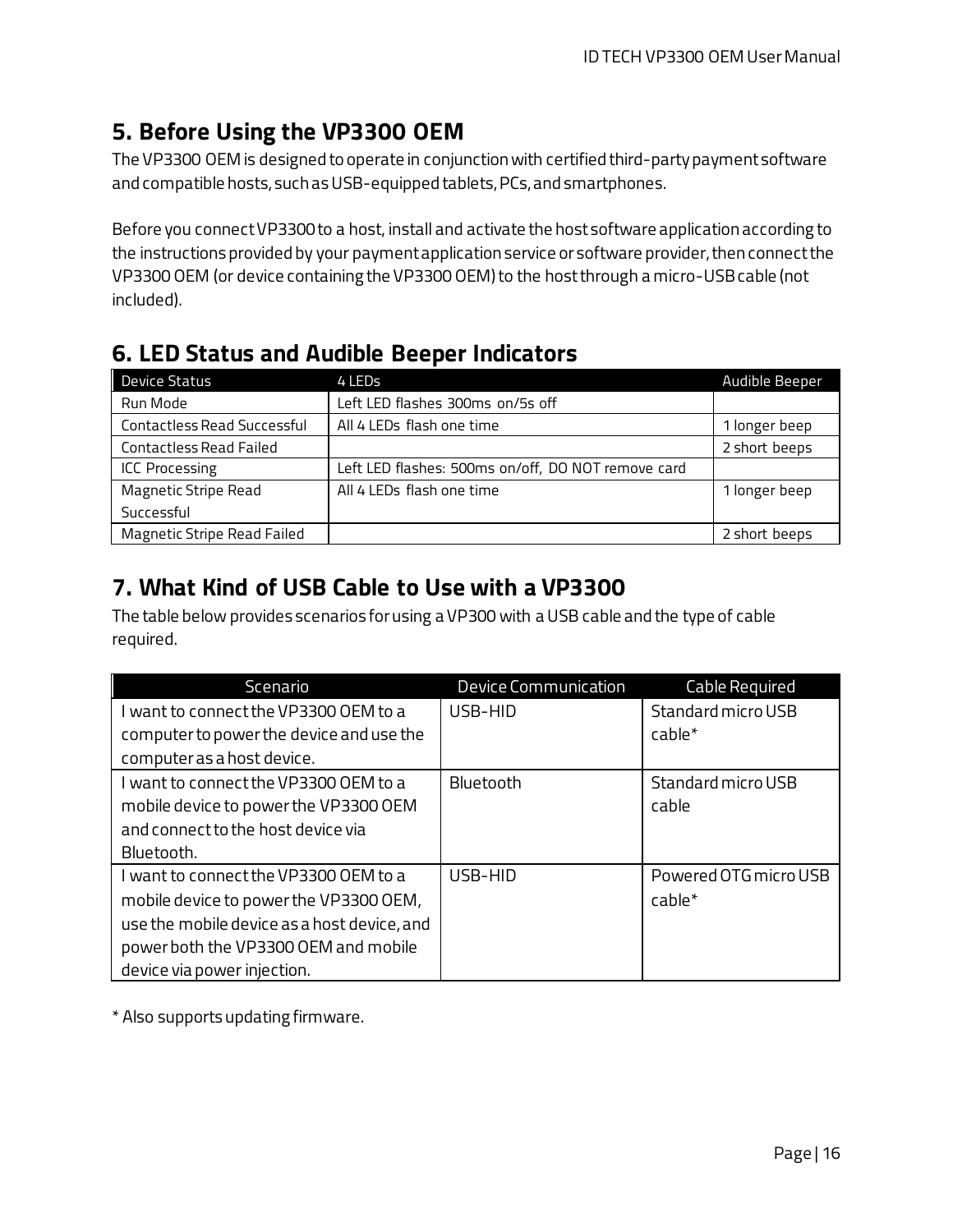# <span id="page-16-0"></span>**8. For Software Developers: Software Development Support**

VP3300 devices, including the VP3300 OEM, are designed to be compatible with a wide range of third-party payment applications. ID TECH offers a [Universal SDK](https://atlassian.idtechproducts.com/confluence/display/KB/uDemo+%28USDK_DEMO%29+-+Home) (available for iOS, Android, or Windows) to enable rapid application development with any model of VP3300 as the target device. The supported languages include Objective C (on iOS), Java (on Android), and C# (on Windows). The Universal SDK includes rich, powerful libraries that make communication with VP3300 OEM comparatively easy while greatly facilitating debugging.

Normally, application development that takes advantage of VP3300 OEM capabilities can be done in a high-level language like Java or C# (using convenience objects and data structures), obviating the need to send hex-code commands directly via USB-HID.

Nevertheless, it is possible to communicate with the device via audio jack or via USB-HID. For a command reference for VP3300-series products, consult the *NEO Interface Developers Guide* (IDG), P/N 80139403-001.

### <span id="page-16-1"></span>**8.1. Best Practices for VP3300 OEMDevelopers**

When developing payment applications for Android and iOS, make sure to consult the *ID TECH Universal SDK Guide* for your respective platform for best practices to follow. Download the *Universal SDK Guide* from the [VP3300 OEM](https://atlassian.idtechproducts.com/confluence/display/KB/VP3300BT+%28IDMR-BT93133xx%29+-+Home) product page as part of the ZIP file for your development platform.

**ID TECH strongly recommends that integrators include a way for users to update their passwords.**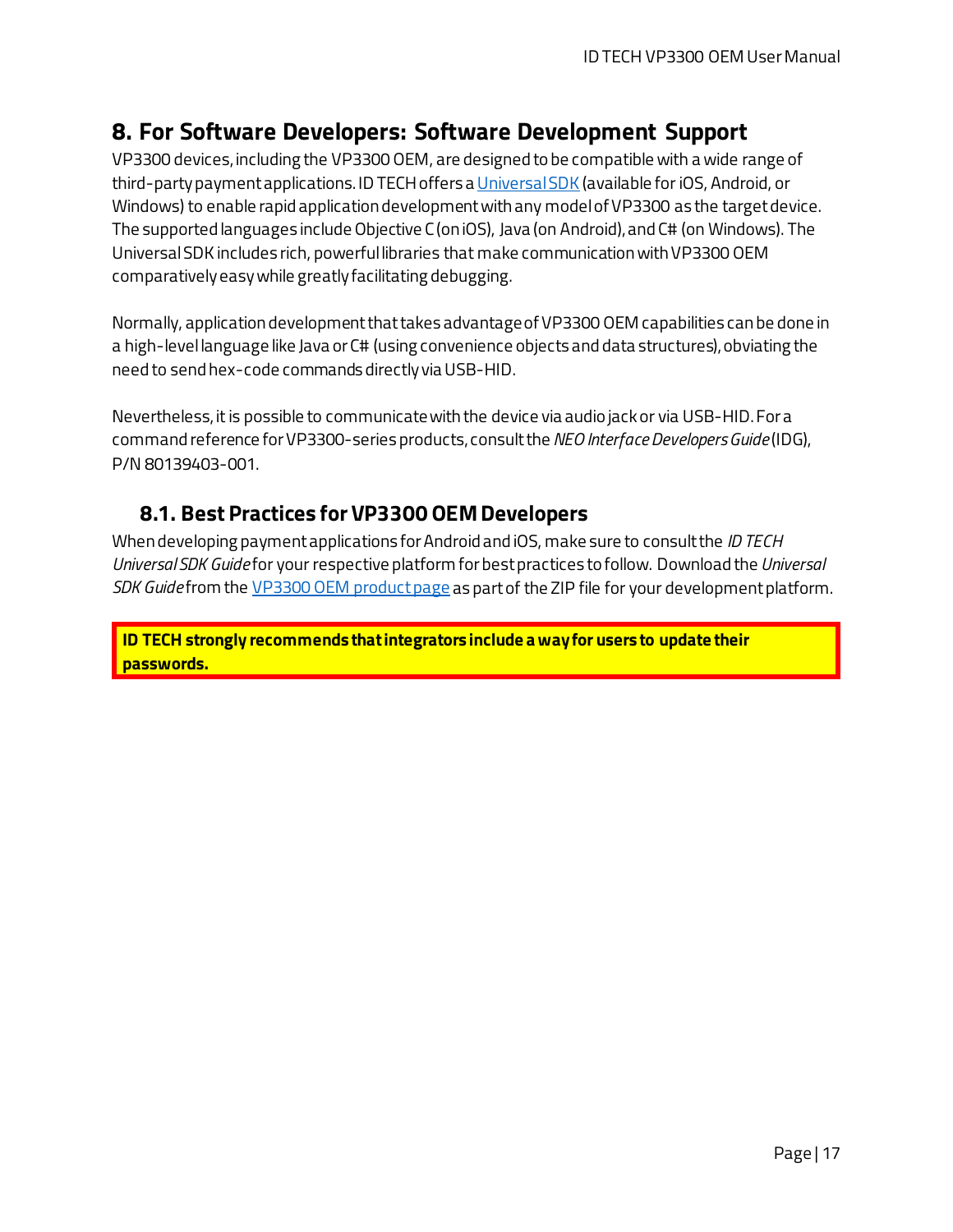# <span id="page-17-0"></span>**9. USDK Demo App**

The Universal SDK comes with a rich, fully featured demo app, including complete source code for the demo app.

To use the demo app,plug a VP3300 OEM into a Windows PC using a USB-to-micro-USB cable (not included), then open**UniversalSDKDemo.exe** file to launch the USDK Demo app.



The USDK Demo app displays available commands in a command tree, as shown above.

Single-click on a command to populate the center panel of the window with optional settings relevant to the command. In some cases, text fields appear for users to enter custom values. Execute commands bydouble-clicking it in the command tree or clicking **Execute Command**. Commands execute in real time and a data trace appears automatically in the center and right-hand panels.

**Note:** For instructions on updating device firmware, see the VP3300 Bluetooth User Manual, available on the [ID TECH Knowledge Base.](https://atlassian.idtechproducts.com/confluence/x/Pg2pAQ)